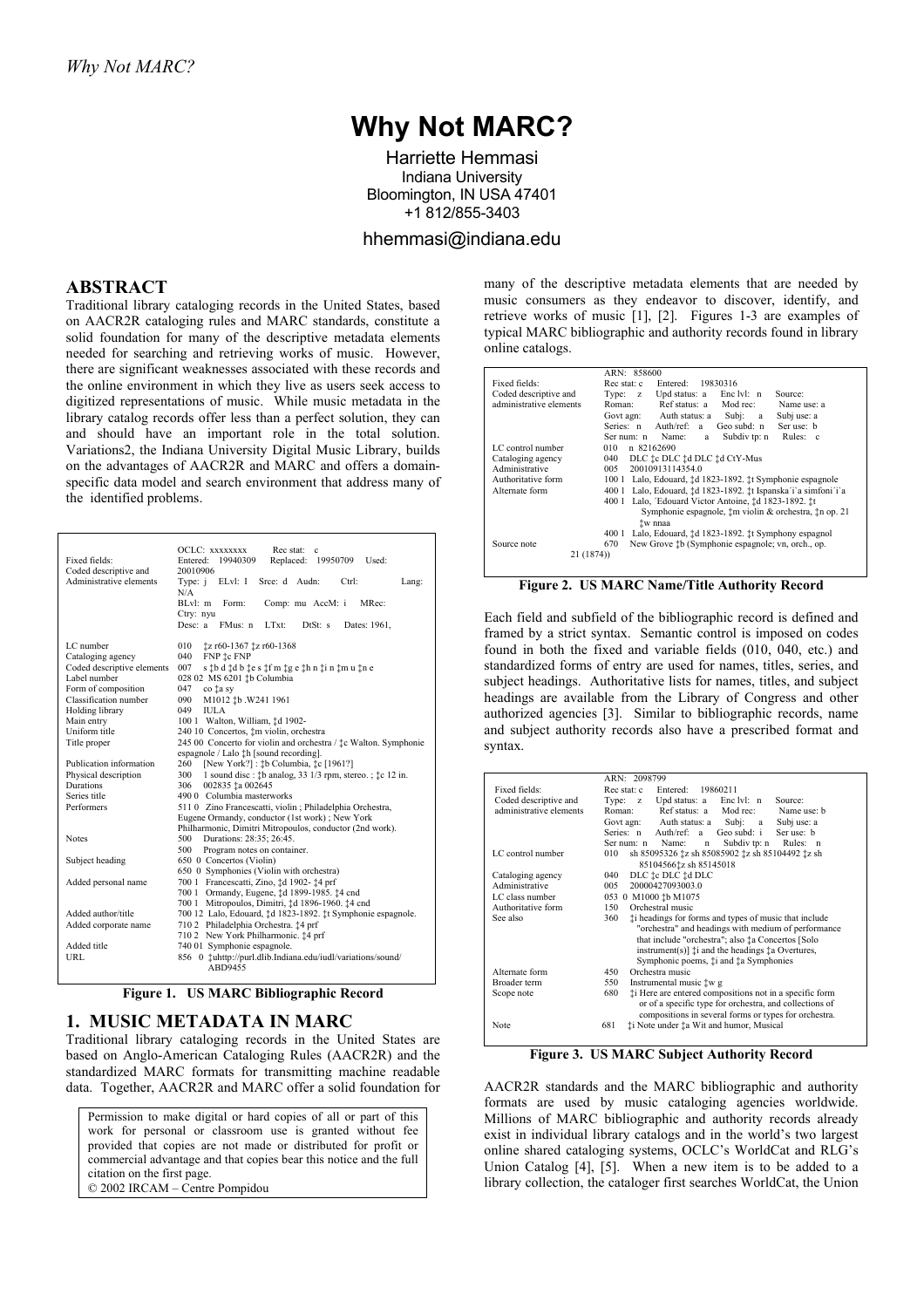Catalog, or both to determine if matching bibliographic and authority records exist. If so, these records are imported into the local system and updated as appropriate. If no records exist, the cataloger creates matching records and, depending on the library's status as a cataloging agency, the cataloger may contribute the new records to one or both of cataloging cooperatives. MARC data is easily exchanged among library information systems [6]. The combined AACR2/MARC standards, as evidenced in the records contained in the individual and cooperative cataloging databases, comprise a predictable and reliable model of resource description for works of music.

Despite these strengths, there are several weaknesses associated with AACR2R/MARC records for digitized representations of music.

# **2. WEAKNESSES IN MARC FOR DIGITIZED REPRESENTATIONS OF MUSIC**

# **2.1 Lack of adequate structural and administrative metadata**

As demonstrated in Figure 1, the MARC bibliographic record accommodates detailed description of a static physical artifact, such as a sound recording or score, and can provide a link to the digitized representation. But to adequately describe, access, and facilitate the navigation of digitized representations of music works, additional structural and administrative metadata is needed.

Structural metadata is used to assist in the display and navigation of a particular object and includes information on the object's internal structure, such as track descriptions and time or page numbers. Structural metadata provides users with navigation capabilities within a given recording or score. Administrative metadata represents management information for an object, including information related to the creation of the digital object (file format, equipment used, date created, etc.) and intellectual property rights management information.

Precursors of structural and administrative metadata can be found in the MARC record, and the number of such attributes has increased with the inclusion of electronic resource description in AACR2R/MARC. Table of contents notes, notes about duration, and the 856 tag used for the universal resource locator (URL) are examples of structural metadata. These fields describe or provide access to the contents of the entity being cataloged, but they do not allow the user to adequately search and navigate the subsections of a digitized work. They keep the user at the level of the surrogate rather than leading the user into the resource.

The MARC bibliographic record also includes administrative metadata: copyright date, date the record was created or updated, and notes about access restrictions and file format for electronic resources. While these data elements are useful, they are limited in scope, especially in terms of recording technical, access rights, and preservation elements.

### **2.2 Limits of the conventional online catalog**

One of the primary weaknesses associated with MARC records is the environment in which they reside. Most conventional online catalogs under-represent music data in MARC records at the point of searching and underutilize it at the point of retrieval and display.

The generic search options of online catalogs do not lead users to formulate music-specific queries. As in Figure 4, the "author"

search includes composer, performer (soloist or group), conductor, editor, and all other contributors without the ability to differentiate among them at the point of searching. Similarly, the "title" search includes uniform title, title on container, alternate title, series title, and all other titles. Distinctions between the type or role of "author" and type or source of "title" are critical refinements for searching music.

Distinguishing the types of dates associated with music resources is also important at the point of searching. Date of performance, date of copyright, date of composition, and date of digitization could be of particular interest during the search process.

From the options provided on the advanced screen shown in Figure 4, only two features are specific to music: the limit by library and the limit by format. However, many more options could be made available if the current level of indexing were maximized or if a slightly deeper level of indexing were applied.

|                                                            |              |                     | <b>El IUCAT Indiana University Libraries</b> |              |      |                                                  | $   \frac{1}{2}$ $\times$ |
|------------------------------------------------------------|--------------|---------------------|----------------------------------------------|--------------|------|--------------------------------------------------|---------------------------|
| Eile                                                       | Edit         | View                | <b>Eavorites</b>                             | <b>Tools</b> | Help |                                                  | 田                         |
|                                                            |              |                     |                                              |              |      | <b>IUCAT INDIANA UNIVERSITY LIBRARIES</b>        |                           |
|                                                            |              |                     |                                              |              |      |                                                  |                           |
|                                                            |              |                     |                                              |              |      | Keyword Advanced Browse<br>Exact                 | <b>Call Number</b>        |
|                                                            |              |                     | <b>Advanced Keyword Search</b>               |              |      |                                                  |                           |
|                                                            |              | keywords anywhere v |                                              |              |      |                                                  | $AND -$                   |
| author                                                     |              |                     |                                              |              |      |                                                  | $AND -$                   |
| title                                                      |              |                     |                                              |              |      |                                                  |                           |
|                                                            |              |                     |                                              |              |      |                                                  |                           |
|                                                            | Library: ALL |                     |                                              |              |      | ▼                                                |                           |
| Shelving Location: ANY                                     |              |                     |                                              |              |      |                                                  |                           |
| Collection: ANY<br>۳                                       |              |                     |                                              |              |      |                                                  |                           |
| Publication Year (Examples 1981, 1965-1970, >1970, <2000): |              |                     |                                              |              |      |                                                  |                           |
|                                                            | Format: ANY  |                     |                                              |              |      |                                                  |                           |
| Language: ANY                                              |              |                     |                                              |              |      |                                                  |                           |
|                                                            |              |                     | Sort Results By: NONE                        |              |      |                                                  |                           |
|                                                            |              |                     |                                              |              |      | You may only sort search results of 999 or fewer |                           |
|                                                            | Search       | Reset               |                                              |              |      |                                                  |                           |
| $\left  \cdot \right $                                     |              |                     |                                              |              |      |                                                  |                           |
| ø1                                                         |              |                     |                                              |              |      |                                                  |                           |

**Figure 4. Advanced search screen of IUCAT, Indiana University online catalog** 

Initial and follow-up searches could be improved by offering the user alternative search paths. Many library catalogs already make use of "lead in" vocabulary found in Library of Congress name and subject authority records, and more could be done by further exposing the rich vocabulary and syndetic structure contained in these records.

The manner in which search results are returned has an impact on the user's ability to understand what was retrieved and why it was retrieved. Library catalogs vary widely in how they display search results and in how much they allow the user to customize the result set. The "sort results by" option in Figure 4 empowers the user to sort results by title, author, or date. Other useful sorting options might include format, edition, uniform title, or performer. In the following sections of this paper the author explores additional problems that occur in the traditional online catalog's display of retrieval sets.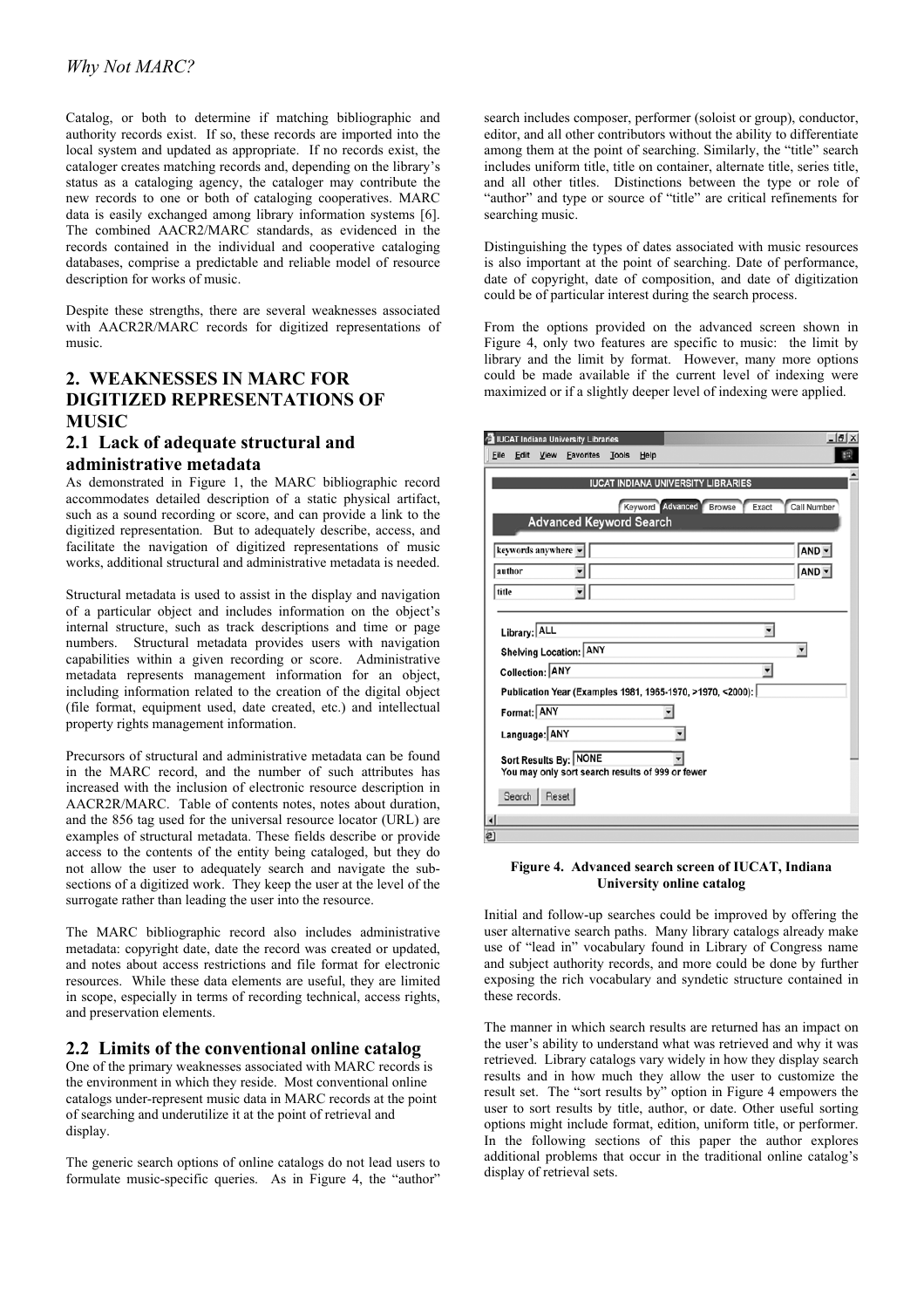# **2.3 Impervious pre-coordinated, multi-faceted headings**

The nested, building-block style of creating uniform titles and subject headings may be efficient for the cataloger but it is often impervious to the searcher [6]. Each subfield building block carries a precise meaning that is well known by the cataloger but that is often unknown and more importantly, unannounced by the system to the user. The sample uniform title: [ $\uparrow$ a Sonatas,  $\uparrow$ m] piano, ‡n no. 21, op. 54, ‡r C major; ‡o arr.] contains many significant details about the work:  $\ddagger a = \text{title of work}; \ddagger m =$ medium of performance (instrumentation); ‡n = number of part/section of work;  $\dot{\tau}r = \text{key}$  for music;  $\dot{\tau}o = \text{arranged}$  statement for music. Most catalogs do not provide separate search options for the title's sub-parts, and users are left with the risky keyword option and a potential multitude of false hits as they try to extract and reconnect the critical elements of the title.

Library of Congress music subject headings represent a complex mixture of pre-coordinated, multi-faceted strings that may or may not contain subfields denoting the individual facets they embrace. Multi-faceted headings without subfields are usually comprised of musical form and genre terminology accompanied by names of instruments or languages. Examples include: Sonatas (Saxophone and piano); Accordion music (Jazz); Folk Songs, Bengali. Due to the lack of subfielding, it is impossible for a library database to distinguish forms from instruments or forms from languages and offer a search for each separate facet.

In other cases, Library of Congress subject headings contain separate subfields that denote unique facets:

| Topical:       | Woodwind instruments $\ddagger x$ Reeds                |
|----------------|--------------------------------------------------------|
| Form:          | Jazz <sup>t</sup> v Discographies                      |
| Geographical:  | Composers ‡z Austria                                   |
| Chronological: | Chorale preludes $\ddagger y$ 17 <sup>th</sup> century |

Even in such cases, few library catalogs provide a separate search for each of the facets represented.

Added to this tangle is the fact that many headings represent both topic and musical form or genre. An example is the heading "Dance music" which is applied to books about dance music and musical works that are dance music. Despite the conceptual distinction between topic and form, historically all music subject headings have been coded as topical (field 650), with the occasional inclusion of a geographical heading (field 651). Over the past several years a specific field for form headings (field 655) has evolved, but the Library of Congress has been cautious in separating topical headings for music from form headings due to the overlap in terminology and the large amount of legacy data. The resulting fate for subject searching is much the same as that for titles: the keys are locked up with the data, leaving the users locked out.

# **2.4 Weak relationships between fields describing separate works**

A fundamental deficiency surfaces in bibliographic records that describe more than one work: the lack of established relationships between fields associated with each work. As demonstrated in Figure 1, no structural relationships exist between the two works and their performers or conductors; nor are there any relationships drawn between the works and the two time durations or the two subject headings. Instead, the connection between the performers, conductors, and works is narrated in field 511 and all other

connections are implied by the order in which the fields are entered in the record (first duration, first 650, first 700 ‡4 cnd belong to first work).

Because essential relationships are not established among the key access points (title, performer, subject heading, etc.) within a record describing more than one work, the user is unable to effectively communicate that only those recordings with Eugene Ormandy as the conductor of *Symphonie espagnole* are wanted. Likewise, the online catalog is unable to process this distinction. Thus the search <Symphonie espagnole, Ormandy> will invariably retrieve the bibliographic record in Figure 1, regardless of the fact that Ormandy has no connection to this recorded performance of *Symphonie espagnole*.

# **2.5 Insufficient links between versions of a work**

Two conceptual strengths of AACR2R/MARC that in the case of searching and retrieving multiple versions of a musical work can become stumbling blocks are: (1) the distinction between publications of the complete work versus parts of the work, and (2) the distinction between various editions and formats. These distinctions drawn by AACR2R/MARC are not the primary issues; rather, it is the lack of linking and the laborious maneuvering among the many versions of a work within the database environment that create problems for users.

Users may want to see several printed editions of Wagner's *Ring des Nibelungen*. They may want to listen to recordings of *Rheingold* or have a special interest in finding all the recordings of the aria, *Abendlich strahlt der Sonne Auge*. For research purposes, they may want to move back and forth between the MARC records they have retrieved and perhaps also find books written about the opera.

To obtain a comprehensive view of which versions of the work are available, a user must either (1) wade through many, unsorted entries resulting from a generic all-formats search, or (2) initiate the same search several times, each time with a different format limitation. Neither is an attractive or efficient option. The MARC record provides for the distinction between physical formats in the fixed field as well as in other of its descriptive fields. Many online catalogs support the distinction between searching scores and sound recordings; some catalogs dump both into a single "music" search; but few catalogs offer an either/or choice beyond that of searching all formats or searching only one format.

The MARC record also provides for linking of the multiple versions of a work, regardless of its format, edition, or completeness, through the uniform title. The construction of the uniform title (Ring des Nibelungen. Rheingold) ensures that all instances of *Rheingold* will be retrieved via a keyword or phrase search <Ring des Nibelungen>.

However, the results of this keyword or phrase search might be overwhelming since the retrieval set would collect records related to all of the operas contained in the *Ring* cycle. If the search were limited by the term *Rheingold*, records for publications of the *Ring* cycle would not be retrieved unless the cataloger had entered a contents note or an added entry for the individual operas of the *Ring*. Lastly, if the search were further narrowed to include the aria title, results would almost certainly exclude publications of the complete opera as well as the complete *Ring*.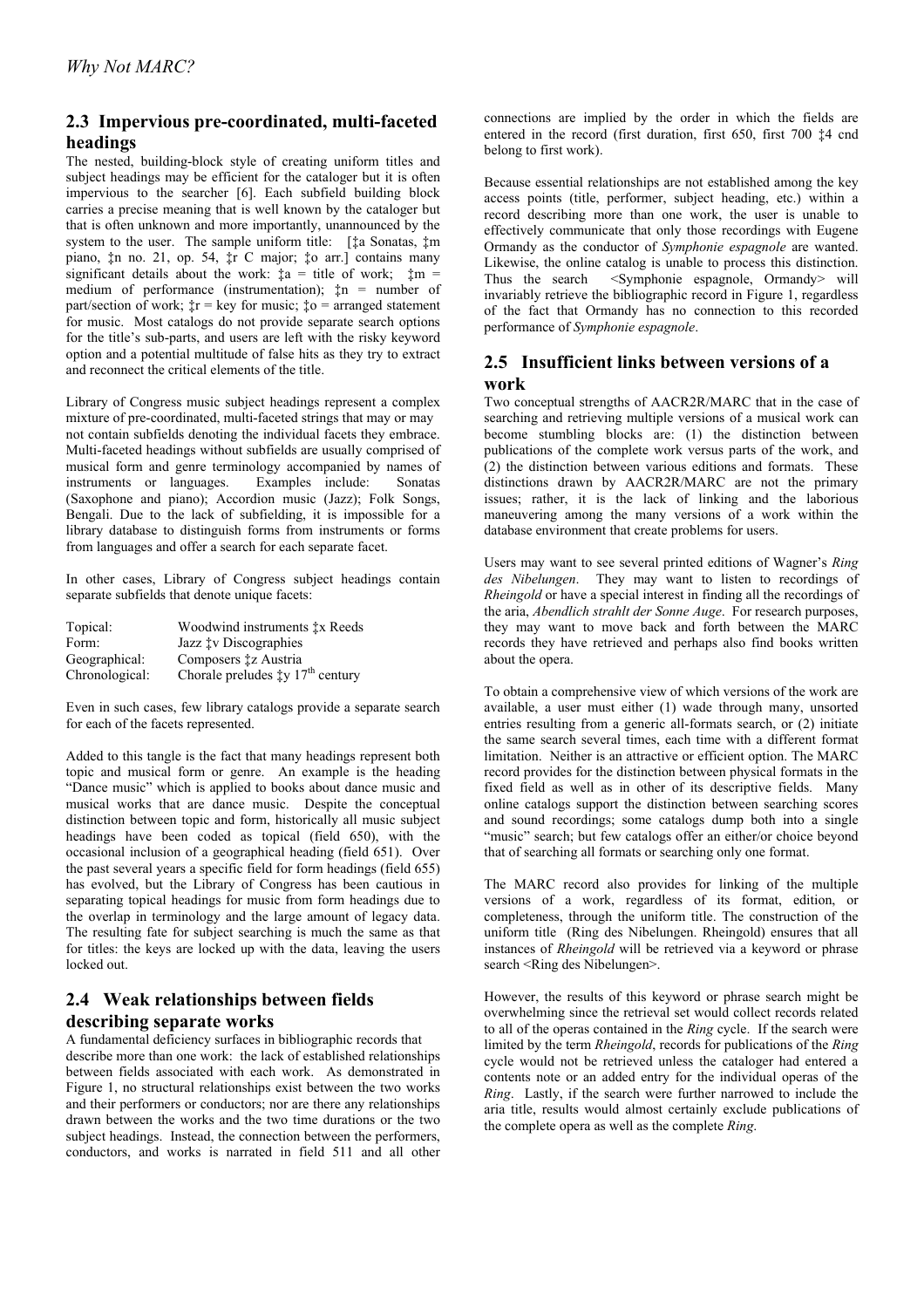These exclusions occur not only because of the lack of contents notes or added entries but also because there is no structural link between a work and its parts, despite the semantic link embedded in the uniform title. Other than the repetition of the primary node(s) of the uniform title, there is no supporting syndetic structure to connect the various parts. Each part is cataloged as a separate unit -- as if it were a separate work -- creating a relationship with its own specific extended portion of the uniform title rather than the whole.

points to an intermediary navigational page that allows the user to select the preferred point of entry into the digitized resource.While **Ring des Nibelungen**  $\leftrightarrow$  bib records for complete Ring **Ring des Nibelungen. Rheingold**  $\leftrightarrow$  bib records for Rheingold Ring des Nibelungen. Rheingold. Abendlich strahlt…  $\rightarrow$  bib records for Rheingold aria Ring des Nibelungen. Rheingold. Abendlich strahlt…; arr.  $\leftrightarrow$  bib records for arrangements of Rheingold aria



While this approach supports the necessary distinctions between published parts or arrangements of a work, it may not adequately facilitate their collocation in a search result. Because of these practices, most library catalogs have difficulty in returning meaningful retrieval sets that link multiple versions of a work and in providing direct navigation among these many different versions.

# **3. ADVANTAGES OF VARIATIONS2**

The Variations2 project aims to establish a digital music library testbed system containing music in a variety of formats, involving research and development in the areas of system architecture, metadata standards, component-based application architecture, and network services. This system will be used as a foundation this approach allows access to and navigation of the digitized representation, it does not address the many remaining weaknesses of the MARC record and its library catalog environment. Variations2 provides a solution for each of the problems outlined above, beginning with the establishment of a new data model.

for digital library research in the areas of instruction, usability, human-computer interaction, and intellectual property rights.

Variations2 builds on the concepts developed in the original Variations project [7]. The original Variations makes use of standard MARC cataloging records for sound recordings or scores and adds an 856 field for the URL (see Figure 1). This URL

### **3.1 Work-centered data model**

The Variations2 data model is similar to the scheme developed by the International Federation of Library Associations (IFLA) Study Group on the Functional Requirements for Bibliographic Records [8].

Whereas both the Variations2 and IFLA models are entity-based with a focus on establishing appropriate links between individual works and their associated properties, the Variations2 design is



**Figure 6. Indiana University Variations Project: Intermediary Navigation Page**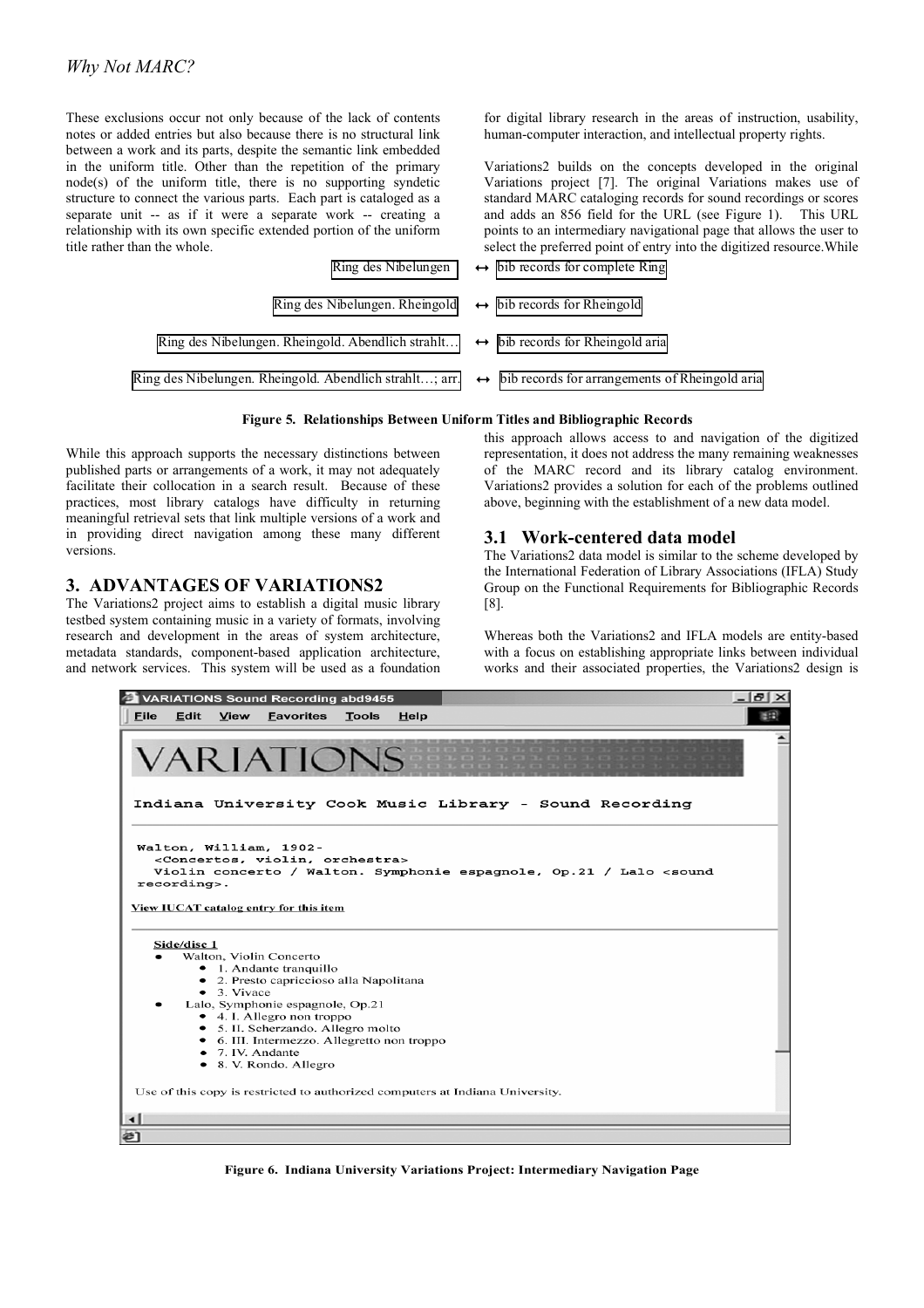specific to the music domain and is developed in tandem with a supporting search interface. While the primary goal of Variations2 is the description, representation, and use of digital representations of music, the basic organizational principles apply to all music resources, regardless of format.

The overriding organizational principles in AACR2R/MARC are the description of and distinction between individual bibliographic carriers rather than works, themselves. These principles become apparent when the carrier contains more than one work, as in Figure 1. Figure 1 displays a bibliographic record containing 2 works, 5 performers, 2 durations, 2 subject headings, and 1 URL – none of which bears any logical relationship to the other. The only existing clear-cut relationship is that all parts belong to one container.



**Figure 7. Container-centered MARC record (reflecting 2 works in 1 container)** 

By contrast, Variations2 establishes precise relationships between each work and its associated properties, as evidenced in Figure 8.

With this model, the structural organization of data shifts from container-centered to work-centered. While the physical container is still the fundamental binding for the two works and their related entities, the container represents a single point of connection rather than the only connection among the many parts. The work predominates all other elements; they are tied to it and are present only to describe and distinguish one particular instance (performance, publication) of the work from another. Even though this same concept of work-attribute relationship is true for AACR2R/MARC, the structure of MARC does not support the concept.

# **3.2 Variation2 record types: their relationships and attributes**

In Variations2 each record type, or entity – contributor, work, instantiation, container, media object – is uniquely described and identified and is explicitly related to the other entities. Instead of the single-dimensional MARC record comprised of disparate fields with linked (or unlinked) authority records, Variations2 presents a multi-dimensional record structure with distinctly related attributes. The work represents the abstract concept of a musical composition or set of compositions. The instantiation represents a manifestation of a work as a performance or a score. The container represents the physical item or set of item(s) on which one or more instantiations of works can be found, e.g., a CD or published score. The media object represents the digitized representation of music, such as a sound file or score image. Contributors represent people or groups that contribute to a work, instantiation, or container.

Each entity is assigned appropriate descriptive, structural, and administrative metadata [9]. The main purpose of descriptive metadata is to assist users in the identification of various music representation objects through searching and browsing. Structural metadata is used to organize the entities into logical and physical divisions, allowing for the display and navigation of the internal structure of music representations. Administrative metadata accommodates various managerial concerns regarding record creation and maintenance, properties of the digital objects, access and intellectual property rights. To a great extent the initial selection of metadata properties for Variations2 was based in part on those elements found in the MARC record. As much as possible, MARC data is mapped from corresponding bibliographic and authority records into the Variations2 database. With the work at its forefront, Variations2 facilitates linking different parts of a work and multiple instantiations of a work in ways that MARC is unable to do within the traditional online catalog.



**Figure 8. Work-centered Variations2 Data Model (reflecting 2 works in 1 container)**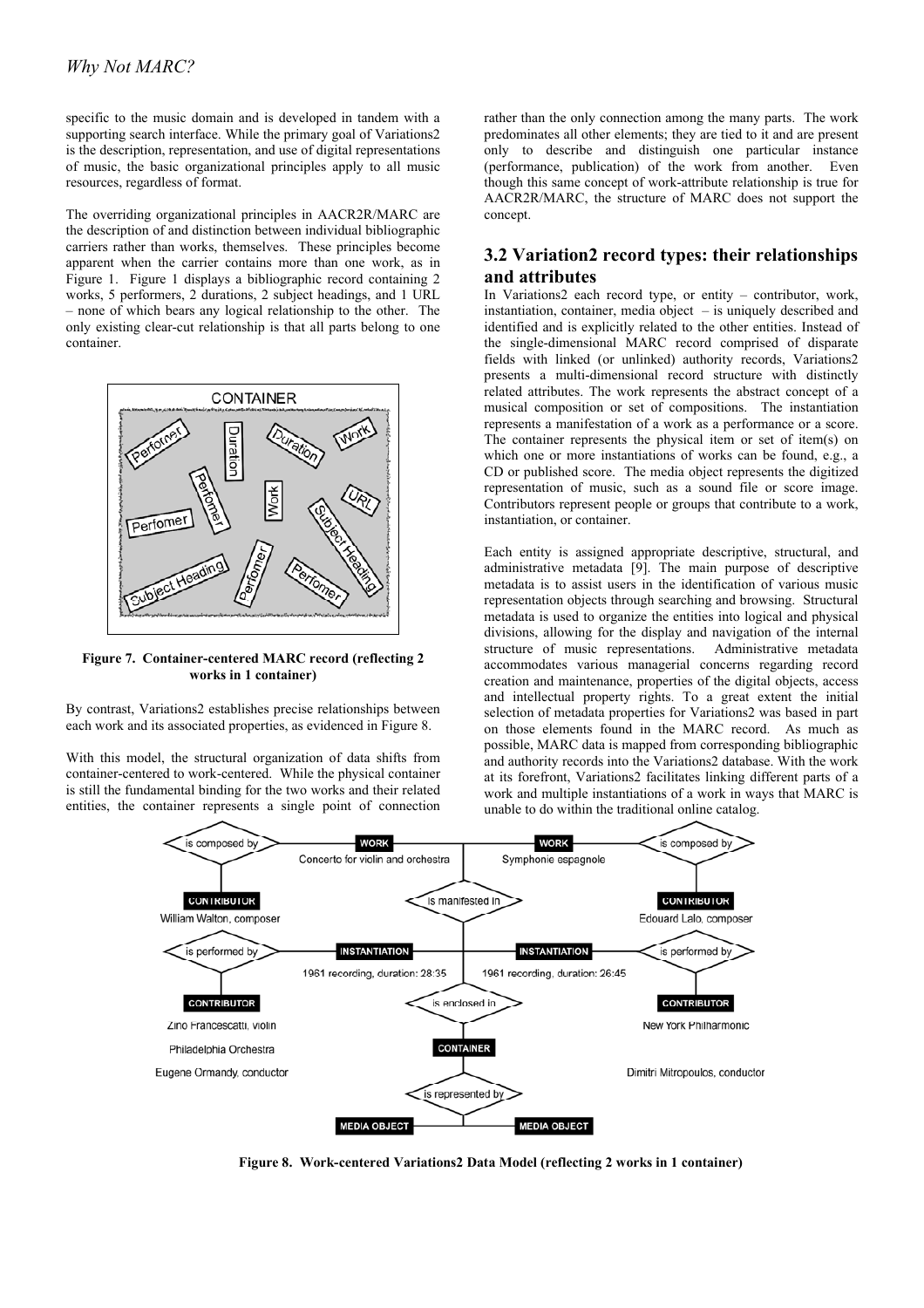

Such linking results not only from the structural metadata elements, themselves, but also from the more inclusive media object-to-instantiation-to-work chain. In Variations2 structural metadata may be recorded in several locations with differing levels of specificity: (1) in the container structure with track descriptions, time, page, or measure numbers to be used for navigation; (2) in the work structure with movements, acts, scenes, sections describing the work, itself, and (3) in the work bindings that are associated with each instantiation. These bindings tie particular time or page ranges within the media objects of a given instantiation to the abstract structure of the corresponding work and may be used for the synchronization of scores and sound recordings.

### **3.3 Vocabulary enhancements**

Not only has the range and number of descriptive, structural, and administrative metadata increased in Variations2 over what is available in the MARC record, but also vocabulary tracking has significantly increased. The improved tracking of vocabulary is the result of two changes: (1) the deconstruction of some of the pre-coordinated, multi-faceted strings into single-concept properties; and (2) the application of vocabulary control on more **5. REFERENCES** metadata elements.

Whereas in the MARC record several fields contain multiple concepts (e.g., uniform titles, subject headings, publication information) that are tied together either through free-text note fields or controlled subfields, Variations2 breaks out certain key concepts into discrete elements. Examples of the separated attributes include key and language of a musical work, dates (birth/death) of contributors, instrumentation, form or genre, publisher, place of publication, and date of publication. Vocabulary control is imposed on each of these properties with the goal of improving data accuracy and consistency both at the point of data entry and at the point of searching.

enhanced further through the implementation of an end-user thesaurus that will focus on music subject descriptors but that could also include works of music and contributor names.

# **3.4 Future of a domain-specific environment**

Variations2, the Indiana University Digital Music Library, presents a collection of digital representations of musical works, a data model with meaningful relationships established between the key entities of a musical work, descriptive, structural, and administrative elements relating to each of those entities, expanded vocabulary control of the individual elements, and a set of search options that are specific to the music domain. The results are an integration of information and a means of access that were never before possible.

To prove the value of these results, additional user testing is needed and also a reckoning with the practicality of providing research-level access to digitized representations of music. Additionally, the value must extend beyond the confines of this project. Will it be possible to provide on-going support for the rich but complex environment created by Variations2? Will there be acceptance by others of the precepts established by Variations2? The music library community has yet to embrace any form of music metadata outside the MARC record, and the general public continues searching the web without any regard for metadata.

**Figure 9. Comparison of MARC and V2 data models** Can Variations2 metadata be distributed in a simpler form, such as Dublin Core, and not lose its integrity and usefulness? Numerous groups and agencies are creating metadata for digitized works of music; many are using the same elements and going through similar processes of identification and authorization. Can we create music metadata once and use it many times? While music metadata in MARC records offers less than a perfect solution, it can and should have an important role in the total solution. Many music recordings and scores have and will be cataloged in the MARC format. Standardized name and title entries have and will be created for major composers, performers, and compositions. If this rich set of metadata were made easily and openly available, we must ask: why not MARC – plus so much more?

### **4. ACKNOWLEDGEMENTS**

I would like to acknowledge the contributions of Natalia Minibayeva for her help in creating the figures that are part of this publication. Acknowledgements also go to Natalia Minibayeva, Mary Wallace Davidson, Jon Dunn, Rob Pendleton, Jim Halliday, and Matt Jadud of Indiana University for their contributions to the development of the Variations2 data model. This material is based upon work supported by the National Science Foundation under Grant No. 9909068.

[1] *Anglo-American cataloguing rules, second edition, 1998 revision*. Prepared under the direction of the Joint Steering Committee for Revision of AACR, a committee of the American Library Association. Chicago: American Library Association, 1999-

[2] Library of Congress. MARC Standards web site. <http://www.loc.gov/marc/>

[3] Library of Congress. Program for Cooperative Cataloging web site (including information about the name and subject authority files). <http://www.loc.gov/catdir/pcc/>

[4] Online Computer Library Center (OCLC) web site. In subsequent versions of Variations2, vocabulary tracking will be <http://www.oclc.org/home/>

> [5] Research Libraries Group (RLG) web site. <http://www.rlg.org/toc.html>